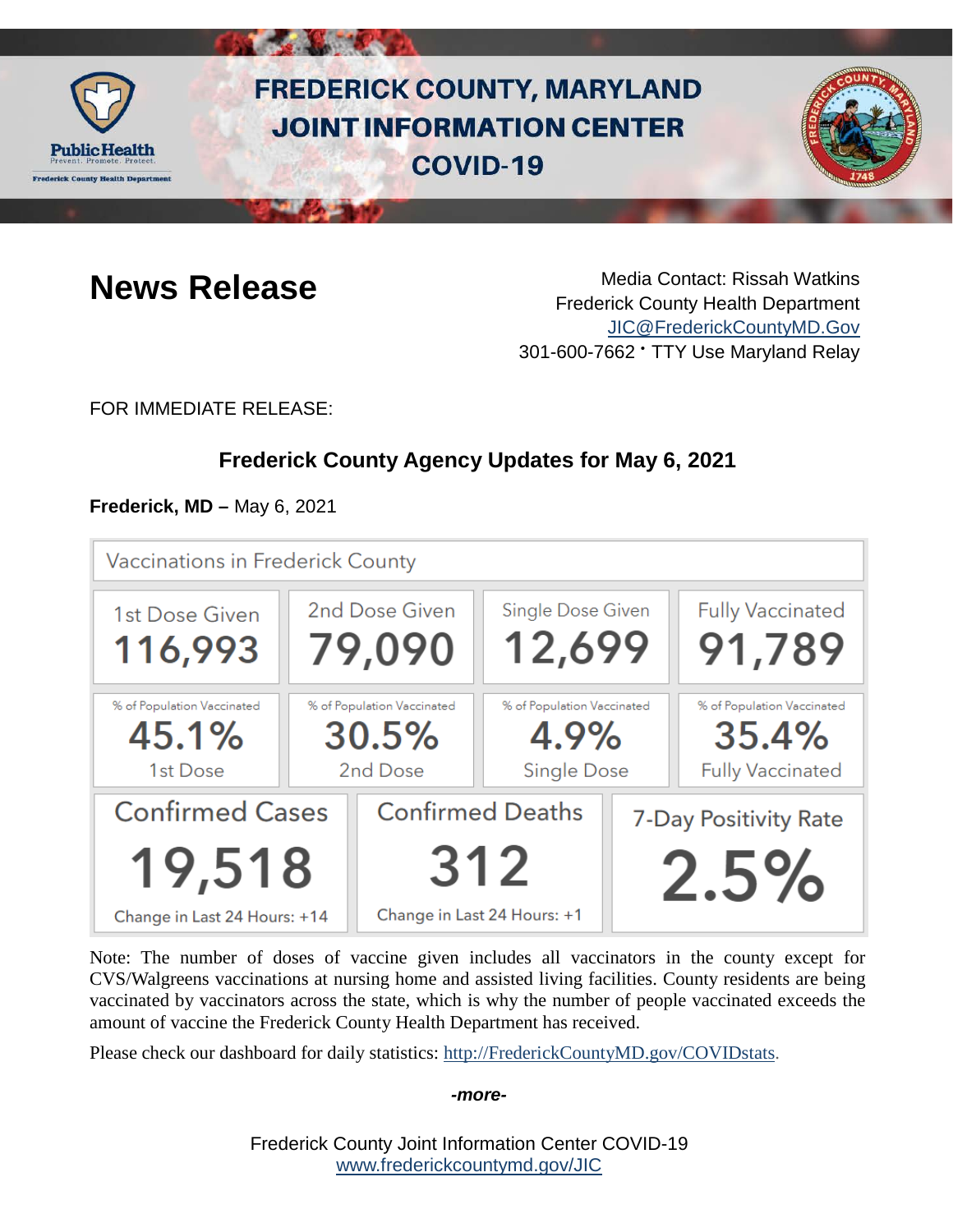

### **Page 2/JIC**

# Frederick Vaccination Update

Upcoming Clinics:

First dose clinics are posted on our website [http://FrederickCountyMD.gov/CovidVaccine](http://frederickcountymd.gov/CovidVaccine) and are updated every Monday.

| <b>Date</b>     | <b>Time</b> | <b>Location</b>                 | <b>Type</b>  | <b>To Schedule</b>       |
|-----------------|-------------|---------------------------------|--------------|--------------------------|
| Mondays         | $1-4$ pm    | Fredericktowne Mall parking lot | Moderna, for | Link to schedule         |
|                 |             | by Warehouse Cinema: 1317 W     | people 18    | coming Monday            |
|                 |             | Patrick St, Frederick, MD 21702 | years+       |                          |
| <b>Tuesdays</b> | $4-7$ pm    | Wayman AME Church 9940          | Moderna, for | Link to schedule         |
|                 |             | Liberty Rd. Frederick, MD 21701 | people 18    | coming Monday            |
|                 |             |                                 | years+       |                          |
| Friday,         | $9am-1pm$   | 800 Oak Street, Frederick, MD   | Moderna, for | <b>Click to Schedule</b> |
| May 7           |             | 21703 (entrance off Himes)      | people 18    |                          |
|                 |             | Ave. directions).               | years+       |                          |
| Saturday,       | $11am-2pm$  | Boys & Girls of Frederick       | Moderna, for | <b>Click to Schedule</b> |
| May 8           |             | County: 413 Burck Street,       | people 18    |                          |
|                 |             | Frederick MD, 21701             | years+       |                          |

Schedule using the links above or by calling 301-600-7900 Monday – Friday, 8am-5pm, or 301-600- 7905 for help in Spanish. **We will be taking walk-ins for these clinics! Please be aware that the process for the no-appointment line may take longer.**

Starting May 12, there will be regular hours for  $1<sup>st</sup>$  dose vaccination clinics at our Oak Street clinic.

- Every Wednesday and Thursday at 4pm-7pm
- Every Friday and Saturday at 10am-1pm

Schedule appointments at [http://FrederickCountyMD.gov/CovidVaccine,](http://frederickcountymd.gov/CovidVaccine) call 301-600-7900, or walk-in!

| (Entrance off Himes Ave.)                            | <b>COVID-19 Vaccination Oak Street Clinic</b>              |  |
|------------------------------------------------------|------------------------------------------------------------|--|
| Every                                                | Every                                                      |  |
| Wednesday                                            | Friday &                                                   |  |
| & Thursday                                           | Saturday                                                   |  |
| 4pm-7pm                                              | 10am-1pm                                                   |  |
| FrederickCountyMD.Gov/CovidVaccine<br>#LoveFrederick | <b>Public Health</b><br>Frederick County Health Department |  |

*-more-*

Frederick County Joint Information Center COVID-19 [www.frederickcountymd.gov/JIC](https://frederickcountymd.gov/JIC)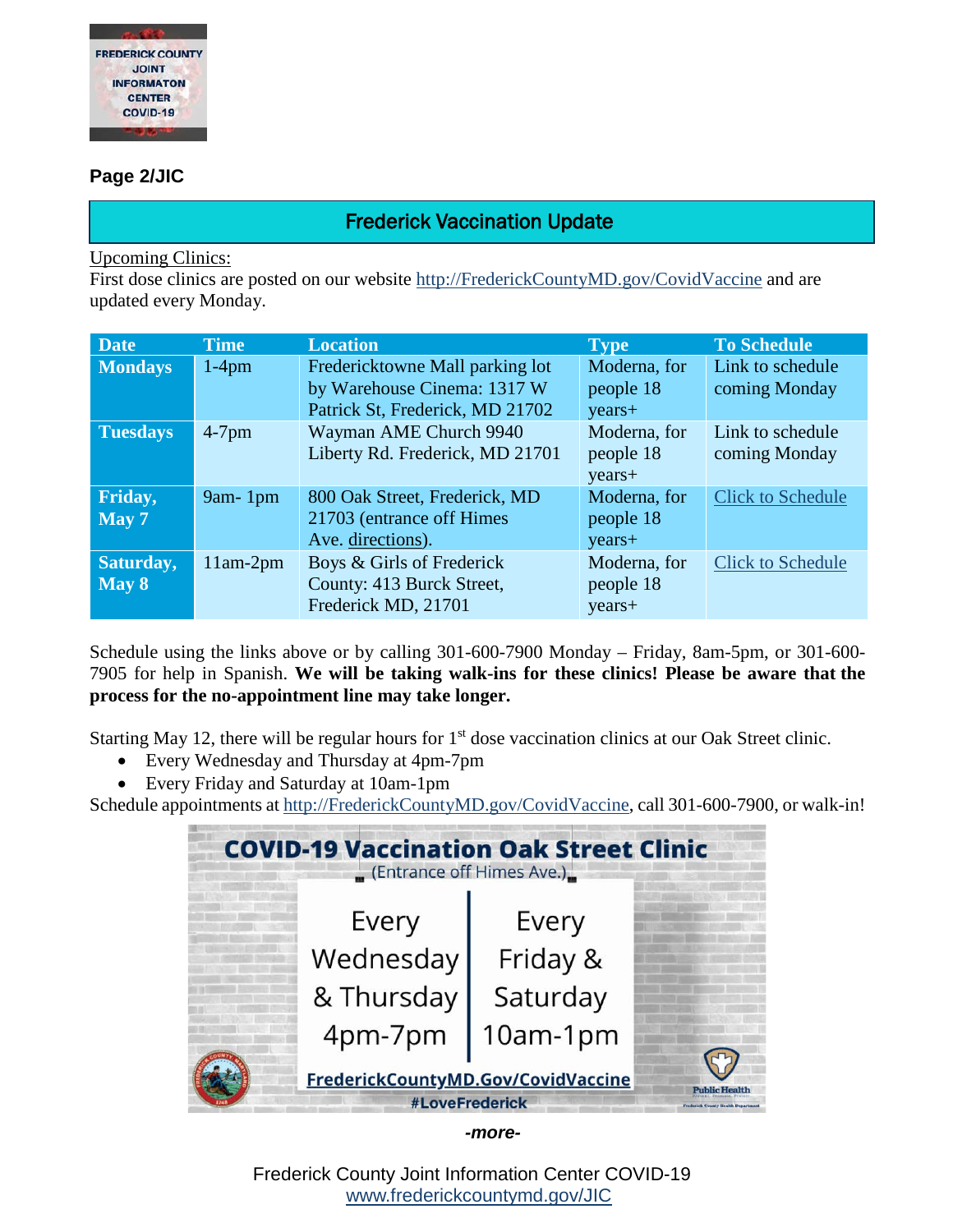

# **Page 3/JIC**

#### Vaccine Clinic Accessibility Options:

If you have mobility issues, we have options to help you get your COVID-19 vaccine!

- o limited mobility and handicap parking close to the clinic
- o a separate area in the clinic for people who have difficulty standing/walking or need language help
- o curb-side vaccination
- o in-home vaccinations if needed.

Call our Appointment Line to request this assistance at your appointment at 301-600-7900 or 301-600- 7905 for help in Spanish.

#### Vaccine Challenge: how long will it take you?

Did you know you can be in and out of our vaccination clinic in under a half hour (including the 15 minute wait time!)? [Check out this video](https://youtu.be/uoxoDN464HA) of a local Hood College student's experience and see how long it takes you! Click on picture to play video.



## New State Nursing Home Dashboard:

Maryland Department of Health has created a new [Skilled Nursing Facilities Vaccination Dashboard.](https://aging.maryland.gov/Pages/SNFVD.aspx) Nursing homes are listed by county and vaccination rates for residents and staff are available to view.

- 81% of Frederick County nursing home residents are fully vaccinated
- 52.8% of Frederick County nursing home staff are fully vaccinated

| <b>County and Facility Name</b>                    | <b>Residents Fully</b><br><b>Vaccinated %</b> | <b>Staff Fully</b><br>Vaccinated % |
|----------------------------------------------------|-----------------------------------------------|------------------------------------|
| <b>Frederick</b>                                   | 81.0%                                         | 52.8%                              |
| <b>Ballenger Creek Center</b>                      | 61.0%                                         | 55.3%                              |
| <b>Buckingham's Choice</b>                         | 92.9%                                         | 55.6%                              |
| Citizens Care And Rehabilitation Center Of Frederi | 90.0%                                         | 66.5%                              |
| Frederick Health & Rehabilitation Center           | 69.6%                                         | 64.7%                              |
| Glade Valley Center                                | 79.2%                                         | 42.7%                              |
| Homewood At Crumland Farms                         | 94.0%                                         | 70.4%                              |
| Northampton Manor Nursing And Rehabilitation Cente | 90.0%                                         | 65.7%                              |
| St Joseph's Ministries                             | 79.7%                                         | 13.5%                              |
| Vindobona Nursing And Rehabilitation Center        | 74.3%                                         | 22.9%                              |
| <b>Total</b>                                       | 81.0%                                         | 52.8%                              |

*-more-*